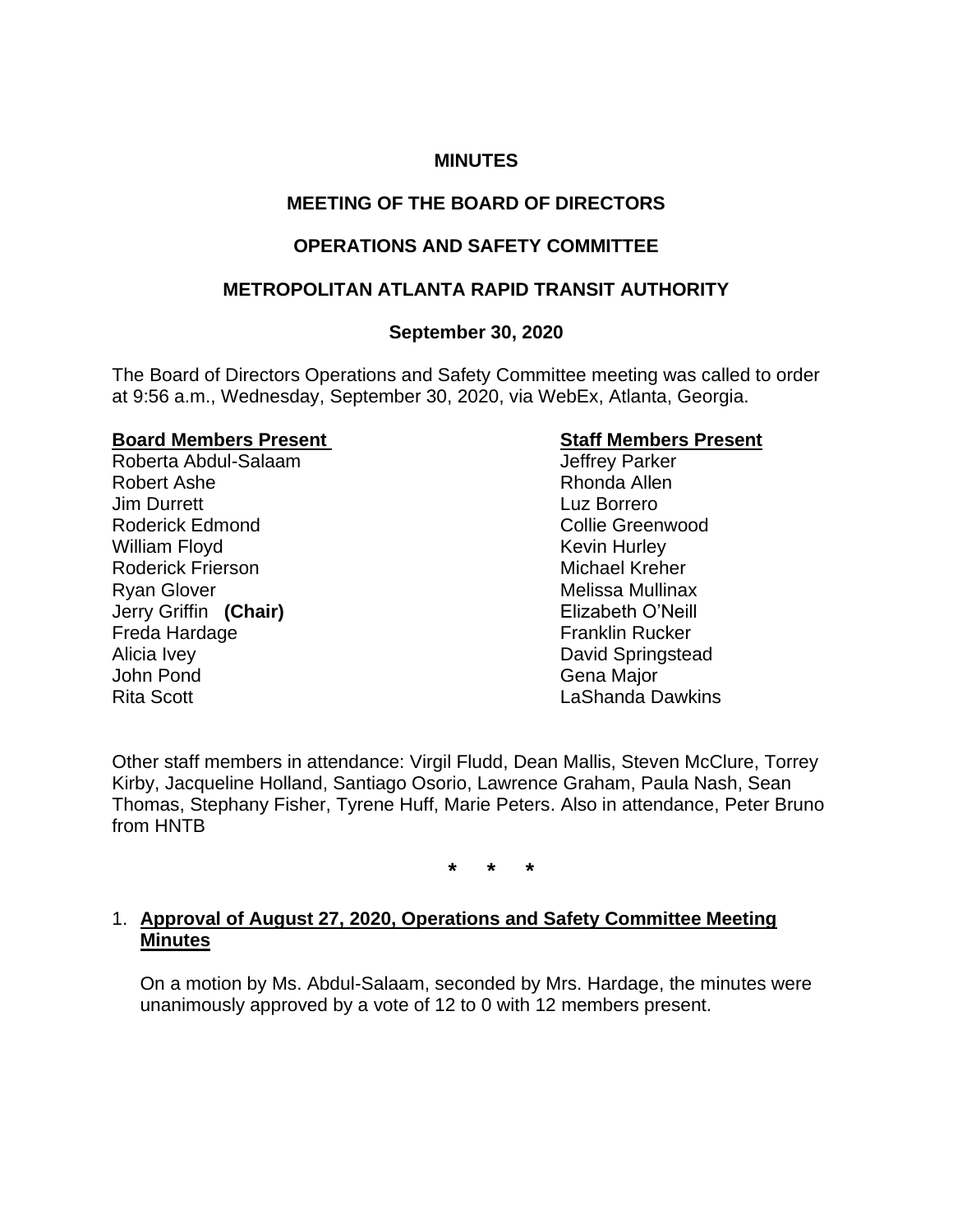# 2. **Briefing – Mobility Overview**

The Board received an update on the following:

- Town Hall Recap
	- o Held on October 29, 2019
	- o Mr. Bruno reported that 211 customers, stakeholders, and other interested parties attended; however, Ms. Abdul-Salaam noted that 400 people attended and not 211
	- o 50-60 MARTA Staff supported the event
- Comment Categories There are six comments categories: on-time performance, onboard communication, reservations, pick up & drop off locations, breeze, and onboard time
- October 2019 Town Hall Update
	- $\circ$  On Time Performance Objective: exceed the contractual target of 90%
	- o On Board Communication Objective: enforce professionalism and customer awareness
	- $\circ$  Reservations Objective: call abandonment rate of <5.5%, queue hold time <120 seconds
	- o Trip Pick up & Drop Off Locations Objective: 100% accuracy of customer trip locations
	- o Breeze Objective: Vehicles with inoperable readers back in-service in 1 day or less
	- o On Board Time Objective: 0 excessive rides per monthly 50 randomly sampled rides
- COVID19 Health Safety Measures Update
	- o Hand sanitizer dispensers were installed in mobility vehicles
	- o The reservation agent has been taking customer reservations from home since March.
	- o Operators and customers are required to wear a mask during transport.
	- o The eligibility assessment center incorporated health safety measures in the reception area and modified the intake area by installing dividers at cubicles.
- FY20 KPIs Functional Assessments
	- o Unconditional Eligibility 223 or 20%
	- o Conditional Eligibility 356 or 33%
	- $\circ$  Temporary Eligibility 474 or 44%
	- o Ineligible/Denied 31 or 3%
- Major Initiatives Next 180 Days
	- o Continue execution of Bus Operations Pandemic Plan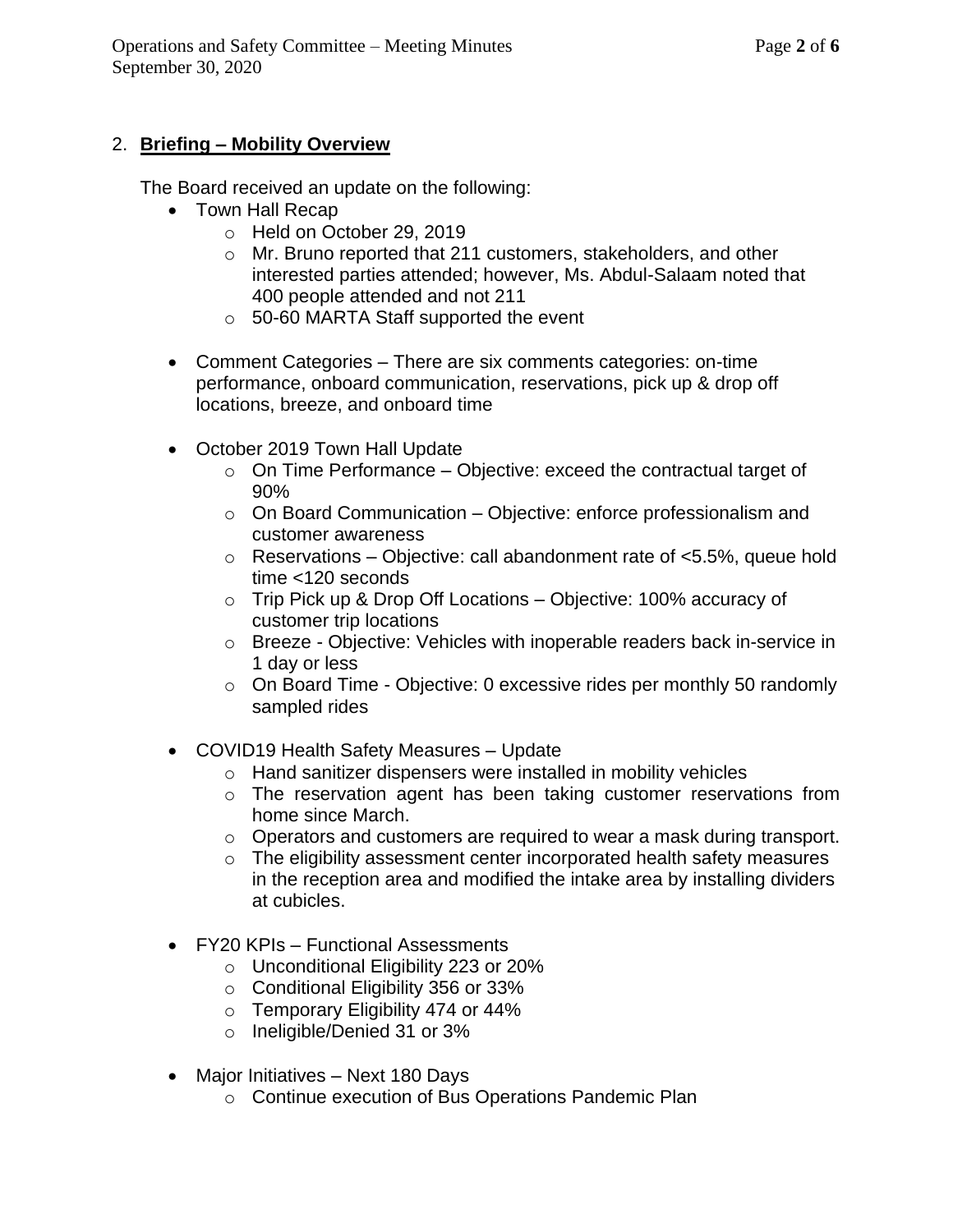# 3. **Resolution Authorizing the Award of a Contract for Mobility Operations and Maintenance Services, RFP P42894**

Santiago Osorio, Deputy Chief of Bus Operations, presented the above resolution for approval.

- Mobility three service areas concept desire to
	- o Designed to create competition and maximize performance
	- o Designed to mitigate growth demand pressures on cost and resources
- Recent internal/external developments
	- o Implementation of the Centralized Scheduling and Dispatch Center creates a new Mobility approach
	- o Motivation to take advantage of attractive rate per revenue hour as proposed by recommended firm
- Recent internal/external developments
	- o Uncertainty around continued impact to ridership by the Pandemic; less revenue hours = less cost
	- o Time is needed to implement, evaluate and adjust as required
- Mobilization plan continuity of Operations
	- o Mobilization set to begin on February 1, 2021
- Mobilization Plan Lessons Learned
	- o MARTA Oversight Team has four years of structured contractor auditing and compliance reviews
	- $\circ$  A third of the service provided under a separate contract assures consistent service delivery during Mobilization
- DBE Participation
	- o Current prime contractor has accumulated 12% DBE participation
	- o Functional Assessment Service contract has 25% DBE participation

On a motion by Mr. Durrett, seconded by Mr. Frierson, the resolution was unanimously approved by a vote of 12 to 0 with 12 members present.

# 4. **Resolution Authorizing the Solicitation of Proposals for the Procurement of Mobility Centralized Scheduling and Dispatching Services, RFP P46865**

Peter Bruno, Acting Director of Mobility (HNTB) presented the above resolution for approval.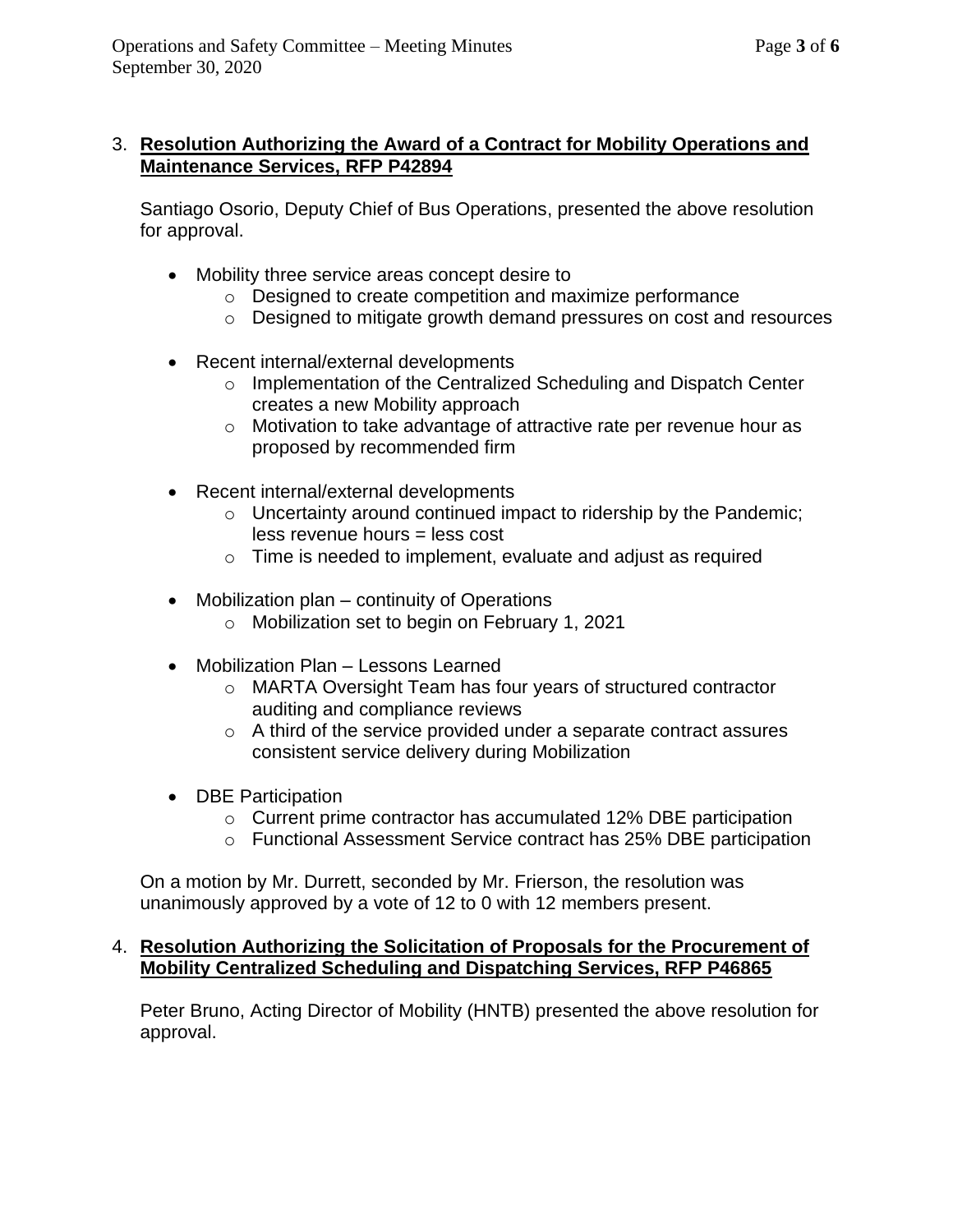- Centralized Dispatch & Scheduling Approach
	- o Supporting the Mobility Operations & Maintenance Providers through scheduling services, dispatch services and administrative support
- Value to MARTA
	- o Ensure an objective, consistent and standardized application of policies and procedures
	- o Result in a more efficient, high performing service delivery and greater customer satisfaction

On a motion by Mr. Pond, seconded by Mrs. Hardage, the resolution was unanimously approved by a vote of 12 to 0 with 12 members present.

# 5. **Resolution Authorizing the Award of a Contract for the Procurement of Emergency On-Call Repairs and Maintenance Services for MARTA's Light Rail Overhead Contact System and Traction Power Substations, IFB B45064**

Lawrence Graham, Acting Director of Light Rail presented the above resolution for approval.

- System Operations
	- o Normal operations
	- o Two contingency conditions
- Contract Purpose
	- o To ensure the OCS and Substations are in a State of Good Repair
	- o Contractor to conduct monthly, quarterly, semi-annual, and annual preventive maintenance inspections on OCS and TPSS
- C3M Accomplishments
	- o Installed new support equipment for feeder cables (removed tie wraps) for more permanent and long-lasting support
	- o Emergency repair of feeder cable

On a motion by Ms. Abdul-Salaam, seconded by Mrs. Hardage, the resolution was unanimously approved by a vote of 12 to 0 with 12 members present.

# 6. **Resolution Authorizing the Solicitation of Proposals for the Procurement of Deep Cleaning and Sanitizing Services for MARTA Facilities, RFP P47530**

Sean Thomas, Acting Director of Facilities, presented the above resolution for approval.

- Authorization for Deep Cleaning & Sanitizing Service Agreement
	- $\circ$  Contract terms of 2 base years and (3) one-year options
	- o Preliminary estimates are for \$10,000,000 over term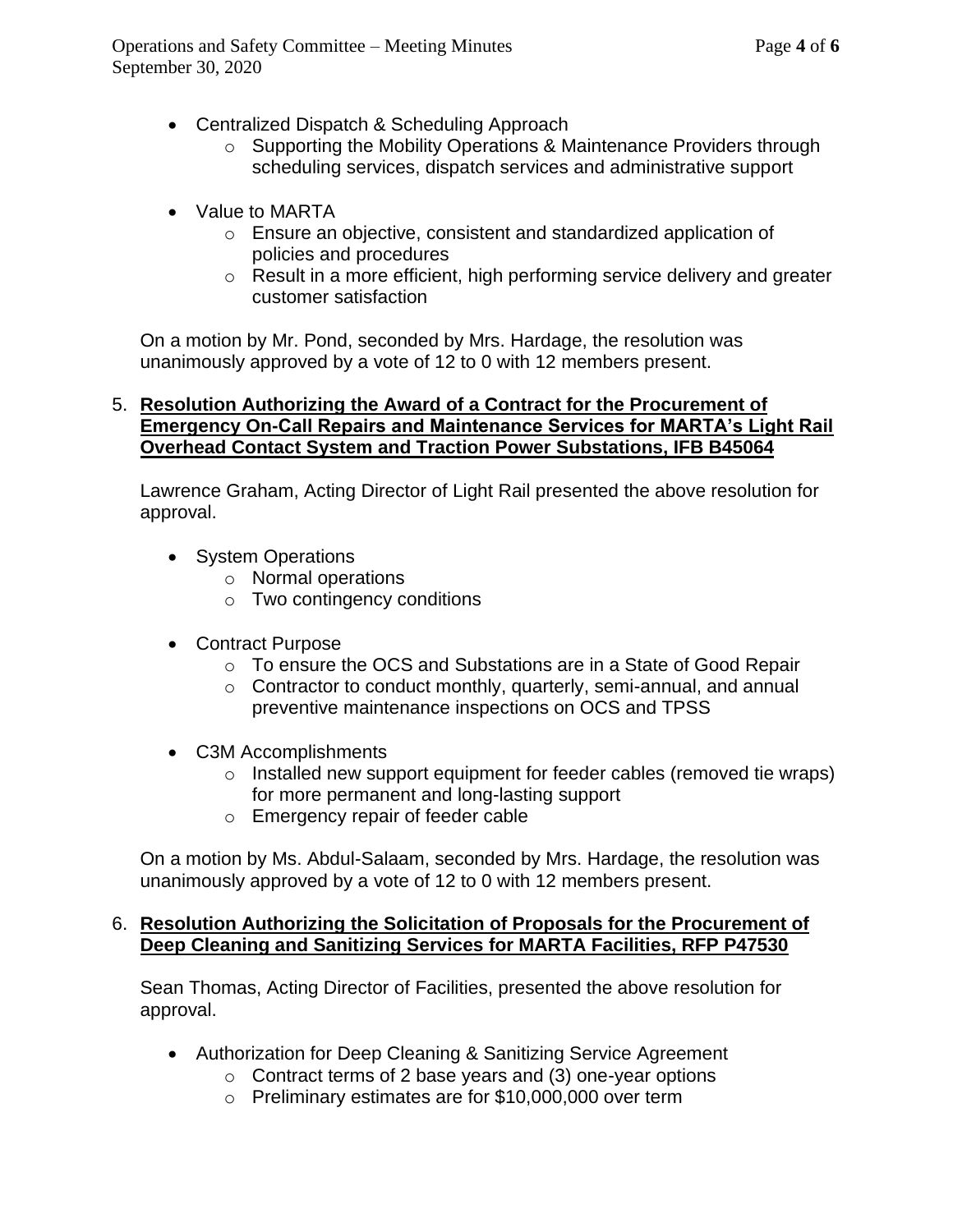- o Award to multiple vendors for increased responsiveness
- o Significant DBE participation from cleaning vendors
- Deep Cleaning & Sanitizing Goals
	- o Detail cleaning of high touch point surfaces
	- o Increased frequency of Deep Cleaning services
	- o Emergency On-call Sanitizing

On a motion by Mrs. Hardage, seconded by Mr. Ashe, the resolution was unanimously approved by a vote of 12 to 0 with 12 members present.

# 7. **Resolution Authorizing the Approval of the MARTA Agency Safety Plan**

- New federal rule 49 CFR 673 minimum Requirements / ASP must include
	- o Performance targets based on the safety performance criteria established under the National Public Transportation Safety Plan
	- o Address all applicable requirements and standards as set forth in FTA's Public Transportation Safety Program and National Public Transportation Safety Plan
	- o Emergency preparedness and response plan
	- o Establish a process and timeline for conducting an annual review and update of the ASP.

On a motion by Mrs. Hardage, seconded by Ms. Abdul-Salaam, the resolution was unanimously approved by a vote of 12 to 0 with 12 members present.

# 8. **Briefing – Security of MARTA Frontline Employees**

The Board received an update on the following:

- MARTA Bus Operator Assaults Calendar Year 2020 as of 9/12
- Most Affected Routes
	- o Route 117,71,78,89,83,107
- Bus Marshall Program
	- o Began Monday, September 7th to coincide with moving from rear to forward boarding (fare collection)
	- o MPD Officer on the bus for added security of operator/passengers utilizing overtime
- Train Patrol
	- o Began Monday, August 24th
	- o Day and Evening shifts
	- $\circ$  Central East South providing two officers
	- o North providing three officers